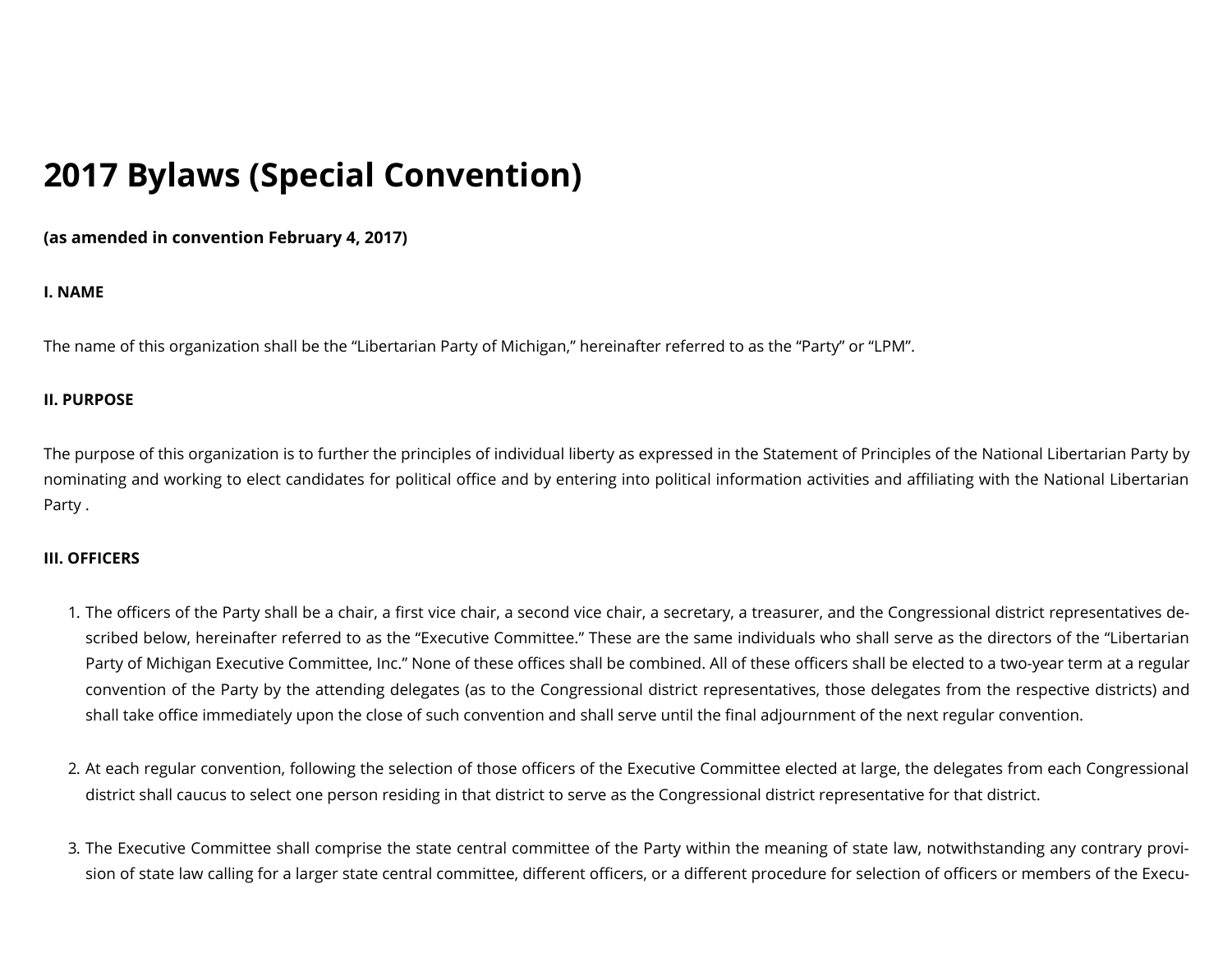tive Committee.

- 4. The chair shall preside at all meetings of the Executive Committee and at all conventions. The chair shall be the chief executive officer of the Party. In the absence of directives from the Executive Committee, the chair shall have the authority to speak for, and to generally manage the affairs of, the Party. For purposes of Party representation at all National Libertarian Party conventions, the chair shall be a Michigan delegate and shall serve as head of the Michigan delegation.
- 5. The first vice chair shall act as assistant to the chair and shall perform the duties of the chair in his or her absence. The first vice chair shall also act as "affiliates director" helping affiliates organize, forming new affiliates, helping student groups organize and forming new student groups. The first vice chair shall also be responsible for organizing seminars to make certain that affiliate officers have the information necessary to work effectively with the LPM.
- 6. The second vice chair shall act as assistant to the chair, and in the absence of the chair and first vice chair, shall perform the duties of the chair. The second vice chair shall also act as "political director", recruiting candidates for public office and helping them organize their campaigns. The second vice chair shall also be responsible for organizing seminars to make certain that candidates have the information necessary to qualify and run effectively for public office.
- 7. The secretary shall be the recording officer of the Party. Excepting the Party newsletter or press releases, the secretary shall be responsible for all regular communications within the Party and between the Party and outside individuals, groups, and organizations.
- 8. The treasurer shall receive, expend, and account for the funds of the Party under the supervision and direction of the Executive Committee.
- 9. The members of the Executive Committee shall meet in such times and places as they shall determine and shall govern all the affairs of the Party.
- 10. A member of the Executive Committee who misses three consecutive meetings of the Executive Committee or fails to perform his or her fiduciary duties may be removed from the Executive Committee and replaced by a two-thirds vote at a regular meeting of the Executive Committee or a majority vote at convention following a motion for a vote of no confidence. All Executive Committee members must be notified of the intent to remove at least 14 days prior to the meeting. If the chair is so removed, the first vice chair shall assume the chair and a new first vice chair elected. If a Congressional district representative resigns or is so removed, then the Executive Committee must replace him or her with a person residing in the same Congressional district, who shall serve until the next state convention, at which time the caucus for that Congressional district shall select a replacement for the balance of his or her term.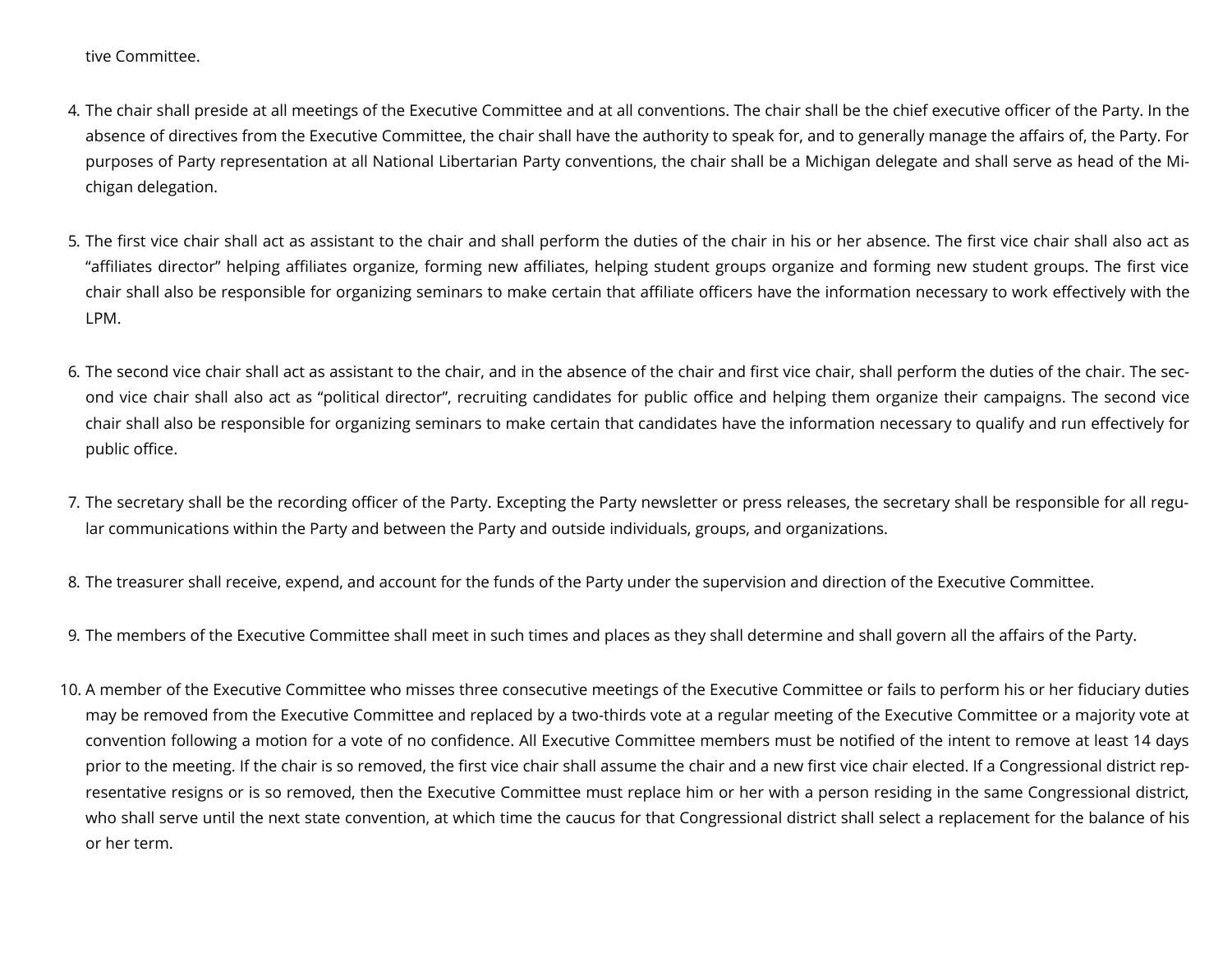- 11. All officers of the Party must be current members of the Party. An officer whose membership lapses must renew at the next meeting after written notice or be removed at that meeting.
- 12. There shall be a standing legislative committee to monitor, report on, and advocate for legislation on behalf of the Libertarian Party.
- 13. All officers of the Party shall be elected and serve without regard to biological sex, gender, race, ethnicity, creed, age, religion, sexual orientation, national origin, ancestry, marital status, physical appearance, or economic status.

## **IV. LOCAL PARTY ORGANIZATIONS**

- 1. Party members may form organizations entitled to be known as the "Libertarian Party" of their respective areas, subject to this Article.
- 2. The Executive Committee shall charter affiliate parties, each of which shall cover one or more counties of the state, hereinafter referred to as an "affiliate region", from those organizations requesting such status. A copy of the petitioning organization's proposed operating rules shall be submitted with the petition. No organization shall be so chartered which does not ratify the Statement of Principles of the Party or whose operating rules do not comply with these bylaws. The Executive Committee can arbitrate disputes between affiliates.
- 3. Each affiliate party shall oversee the county and district conventions for those counties and districts within its affiliate region in accordance with state law (MCL 168.592, 168.594, 168.595, 168.599, 168.600, 168.601, and 168.602); except that:
- 1. 1. If an affiliate region covers more than one county or district:
	- 1. the affiliate may hold a combined convention for all counties and districts within the affiliate region at the same place(s) and/or via a synchronous electronic meeting;
	- 2. State convention delegates and alternates selected by the affiliate need not be apportioned to the individual counties or districts or their political subdivisions, but may be selected at large from all the counties and districts comprising the affiliate region, or at the affiliate's option, from LPM members residing anywhere in Michigan; and
	- 3. the affiliate may hold a combined convention for the election of a single affiliate executive committee, in lieu of separate executive committees for each county or district.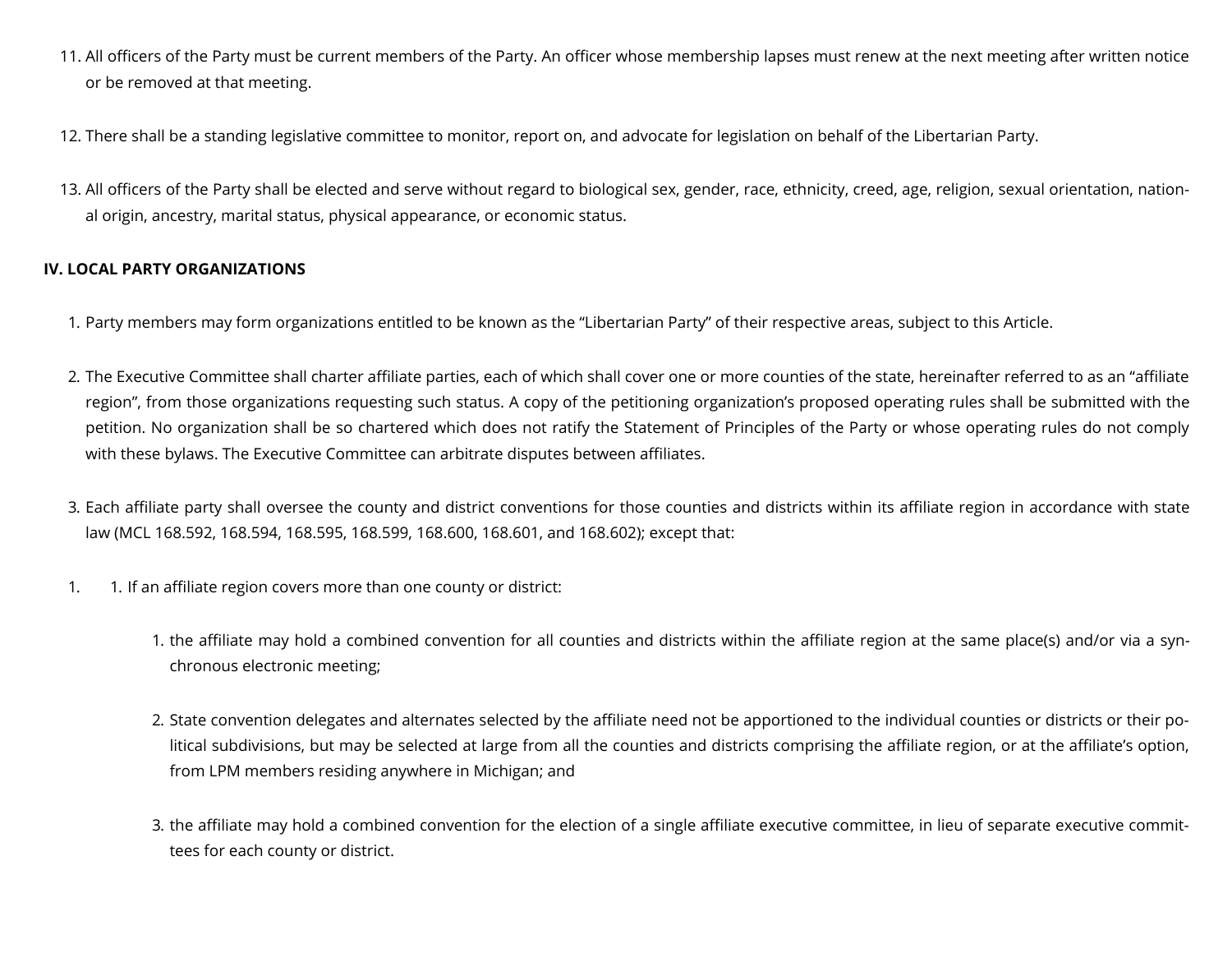- 2. An affiliate may elect in its discretion to adopt affiliate bylaws that organize the affiliate and the county(ies) and district(s) comprising its affiliate region in a manner different from the provisions of MCL 168.599 and 168.600. If the affiliate does so, then the officers and committees of the affiliate and the county(ies) and district(s) comprising its affiliate region shall be organized and selected in accordance with the affiliate's bylaws.
- 3. For so long as the Party qualifies to elect precinct delegates at primary elections to county party conventions under state law, the affiliate shall be required to accept precinct delegates so selected as delegates to its county and district conventions, but if the Party ever no longer qualifies to elect precinct delegates at primary elections, then the affiliate may set its own rules for qualifying delegates to its county and district conventions.
- 4. For purposes of this Article IV, Section 3, and Article VI, Section 4, below, any counties and districts in the State not organized as part of an affiliate region will together be deemed designated as one or more affiliate regions and overseen by the Executive Committee.
- 4. The autonomy of the affiliate Parties shall not be abridged by the Executive Committee, or any other committee of the Party, except as provided herein.
- 5. The Executive Committee shall have the authority to suspend affiliate party status from any organization by a two-thirds vote. Such suspension is subject to written appeal within thirty days of notification. Failure to appeal shall be construed as an act of secession by the affiliate party. The Executive Committee shall not suspend any affiliate party within a period of three months prior to a state Party convention.
- 6. The appeal of the aliate party is to be directed to the Judicial Committee of the Party. Written arguments shall be sent to the Judicial Committee by representatives of the Executive Committee urging revocation and by representatives of the affiliate party opposing revocation. The Judicial Committee shall rule to either revoke the charter of the affiliate party or to reinstate the charter within thirty days of receiving the arguments and no later than thirty days prior to a State Party convention. Should the Judicial Committee fail to rule timely, the affiliate party shall be automatically reinstated with all rights and privileges pertaining thereto. The affiliate party may appeal the ruling of the Judiciary Committee to the Judicial Committee of the National Libertarian Party following the above procedure.

## **V. JUDICIAL COMMITTEE**

- 1. The judicial power of the Party shall be vested in a Judicial Committee composed of three Party members. All of these committee members shall be elected to a two-year term at a regular convention of the Party by the attending delegates and shall take office immediately upon the close of such convention and shall serve until the final adjournment of the next regular convention. No member of the Executive Committee may be a member of the Judicial Committee.
- 2. The Judicial Committee shall decide cases involving alleged violations of these bylaws or resolutions.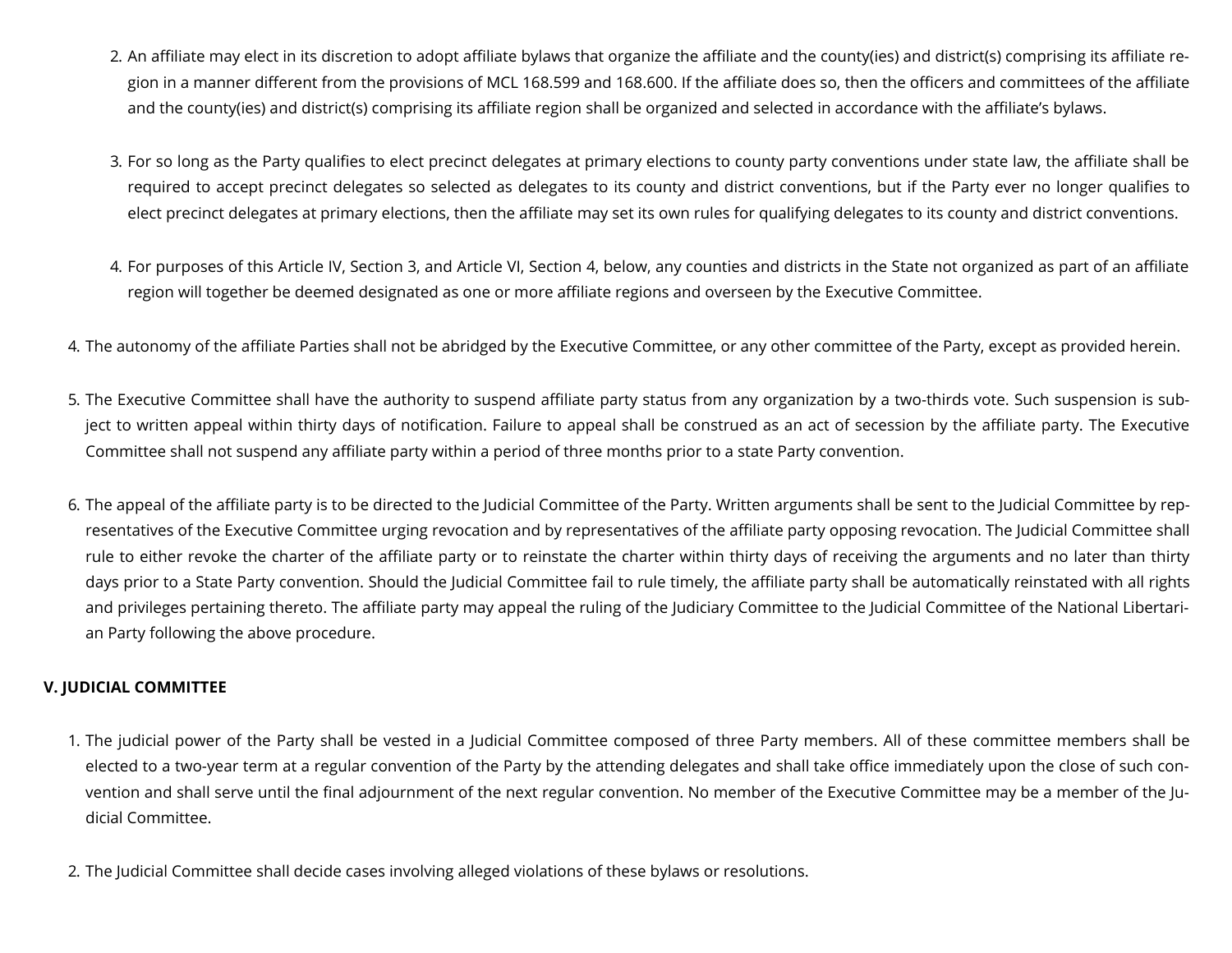## **VI. CONVENTIONS**

- 1. During years in which a Libertarian Party primary occurs, the Party shall hold a fall state convention after the date of the primary and not less than 60 days before the general November election in accordance with state law (MCL 168.591). During even-numbered years in which a Libertarian Party primary election is not required by state law, the Party shall hold a candidate nominating convention after the filing deadline for candidates to appear on Michigan's primary ballot and before the date of the primary. During odd-numbered years, the Party shall hold a regular state convention between April 1 and July 31, performing such business as required herein.
- 2. The Party shall also hold a state convention no later than six weeks prior to the scheduled first day of the Libertarian Party National Convention, hereinafter referred to as a "national delegate selection convention". The national delegate selection convention shall be for the purpose of selecting national convention delegates. The national delegate selection convention may also endorse any candidates for Secretary of State, Attorney General and Supreme Court to be formally nominated at the fall state convention in the same year. Votes for endorsement of candidates shall be made in the same manner as for nomination of candidates set forth in Article VII of these bylaws.
- 3. The Party shall hold a convention within 45 days upon the call of the Executive Committee or when petitions are submitted by 10% of the current membership.
- 4. The Executive Committee shall allocate delegates to all state conventions to be selected by each affiliate region in proportion and according to the number of votes cast within the affiliate region for the Party's most recent candidate for secretary of state (MCL 168.593 and 168.598). Delegates to the national delegate selection convention shall be allocated using the same method. An affiliate region may also select a number of alternates no greater than the number of delegates allocated to it.
	- 1. The number of delegates to be seated at state conventions shall be calculated as 25% of the state members whose dues have been paid to the Libertarian Party of Michigan as of December 1st of the year prior to the state convention. There shall be a minimum of 120 seats available, though actual numbers may slightly vary due to numbers rounding up at the .5 interval.
	- 2. The Executive Committee shall issue a call to each state convention to all affiliates no later than 60 days prior to the scheduled date of the state convention, which call shall specify the date and location of the state convention and the number of delegates each affiliate is entitled to select and send to the state convention. Notwithstanding any provision of state law requiring the Executive Committee to set a single date for counties and districts to hold conventions for the selection of delegates, each affiliate may select the date for its respective convention(s), so long as that date is at least 7 days prior to the state convention.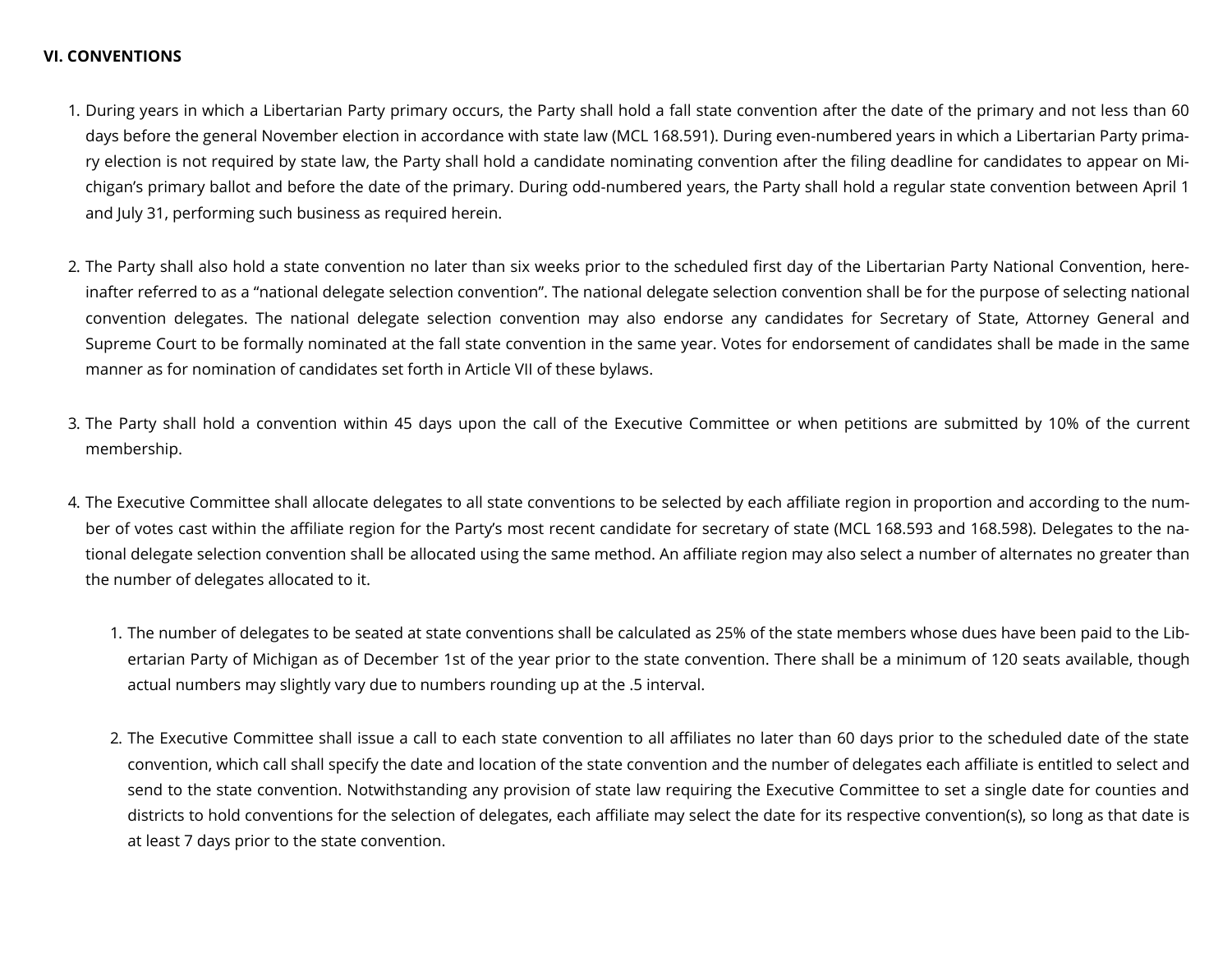- 3. Each affiliate must submit the names, addresses and email addresses of its selected delegates and alternates to the LPM Credentials Committee no later than 7 days prior to a convention. Failure to submit such a listing by the deadline will cause no delegation to be registered from that affiliate. By seven-eighths vote, the convention may approve additional delegates and alternates whose names and addresses are submitted to the Credentials Committee during the convention.
- 5. A majority shall rule at the convention except for the platform and resolutions of the Party which shall require a two-thirds vote of those present, or as otherwise required by these bylaws.
- 6. The Executive Committee shall have supervision and management of all conventions.
- 7. The officers of each convention shall be the officers of the Party.
- 8. A person who has never been a member of the Libertarian Party of Michigan must become a member at least 30 days prior to a State convention before being allowed to vote at that convention.
- 9. Members in good standing shall not be denied delegate status at the business sessions of a convention. Additional charges may be charged to cover other materials available at the convention.

# **VII. NOMINATION OF CANDIDATES**

- 1. Nomination of candidates for public office shall be made in accordance with state law, via primary, district caucus or state convention as necessary. No candidate may be nominated for an office for which he/she is legally ineligible to serve.
- 2. Delegates to the National Convention shall be elected at a national delegate selection convention by nominations from the floor. Delegates may be appointed by the Executive Committee if the allotted quota is not met. Rules governing delegate procedures shall be determined by action of the Convention or, in the absence of directives from the Convention, by the Executive Committee. Those provisions of state law governing the selection of national convention delegates shall not apply to the Party's selection of national convention delegates, and no national convention delegate shall be bound by law to vote for a particular candidate.
- 3. The Party's nominee for each office shall be chosen by a majority vote of the delegates in attendance at the time of voting. If no candidate has a majority, the candidate with the least number of votes shall be struck from the next vote until one candidate receives a majority.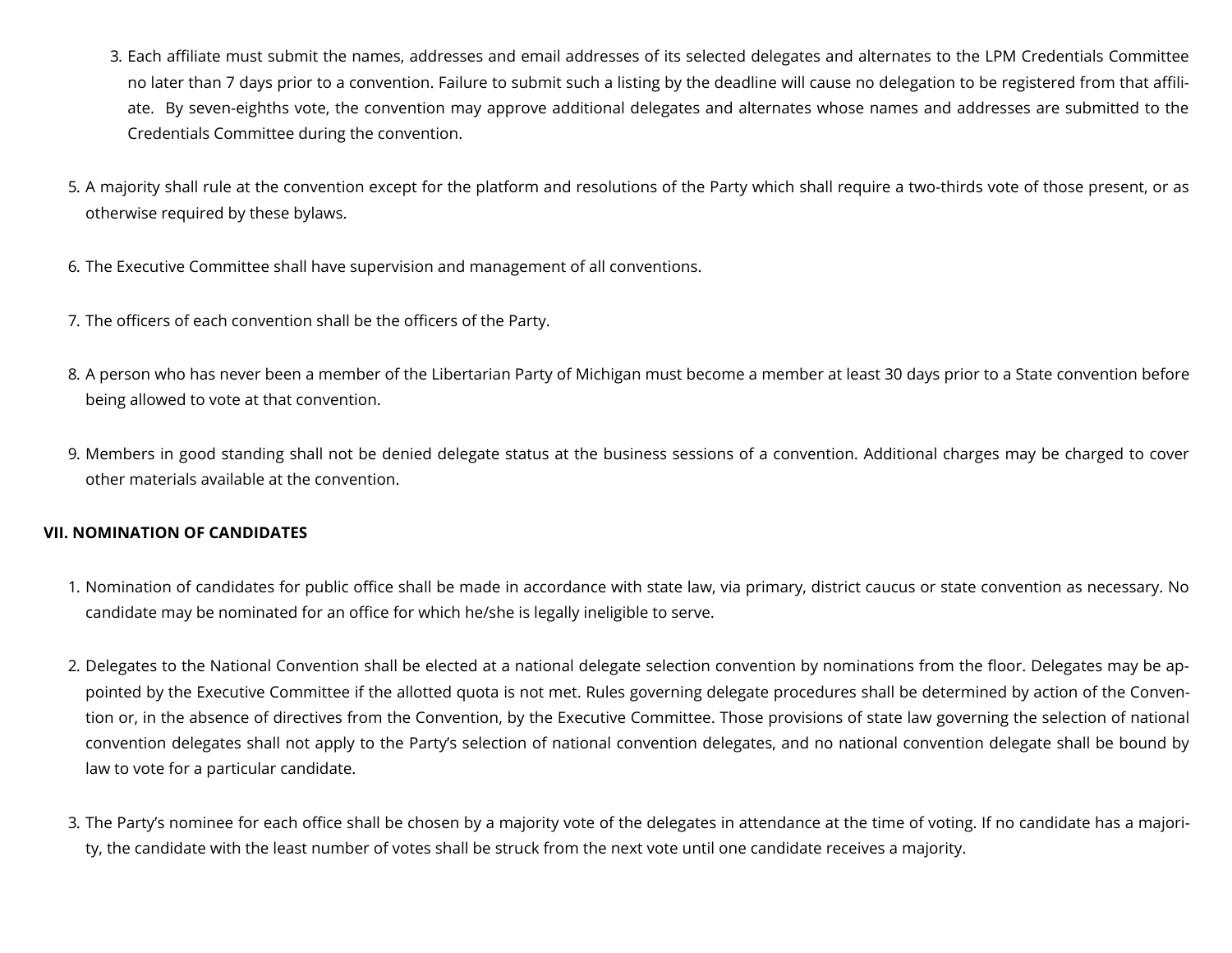- 4. All votes for candidates for public or Party office shall always include "None of the Above."
- 5. Votes cast for "None of the Above" in voting on the Party's nominees for public office or the Party officers shall be considered valid. Should a majority of the votes be cast for "None of the Above" in voting for a public office, no candidate shall be nominated for that office. Should "None of the Above" be selected for any Party office, that position shall be declared vacant and none of the losing candidates for that position may be selected to fill the vacancy for the term of office.

#### **VIII. MEMBERSHIP**

Membership shall be granted to any person who affirms the Statement of Principles and whose dues are current.

## **IX. ELECTRONIC MEETINGS AND PROCEDURES**

Asynchronous voting procedure, such as via email ballot, are strictly prohibited for official business of any recognized body of the Party, including the executive committee. This does not prohibit other synchronous forms of communication and voting, such as conference call or videoconferencing, to be used for official business. Unless there is an agreement to do asynchronous voting, in a unanimous motion at a synchronous meeting.

## **X. FISCAL YEAR**

The fiscal year of the Party shall end December 31.

#### **XI. LEGAL AND PARLIAMENTARY AUTHORITY**

- 1. The Libertarian Party of Michigan, in the exercise of its constitutional rights of free association and speech, as affirmed by the US Supreme Court ruling in Eu, et al., vs. San Francisco Democratic Committee, State Central Committee of the Libertarian Party of California, et al., reserves the right to accept or decline the application of Michigan statutory provisions, which appear to govern its affairs. The incorporation of statutory provisions in these bylaws is voluntary and is subject to the foregoing reservation. Any violations of statutory provisions by these bylaws are deliberate and will take precedence over such statutory provisions.
- 2. Robert's Rules of Order Newly Revised shall be the parliamentary authority for all matters of procedure not specifically covered by the bylaws or convention rules of the Party.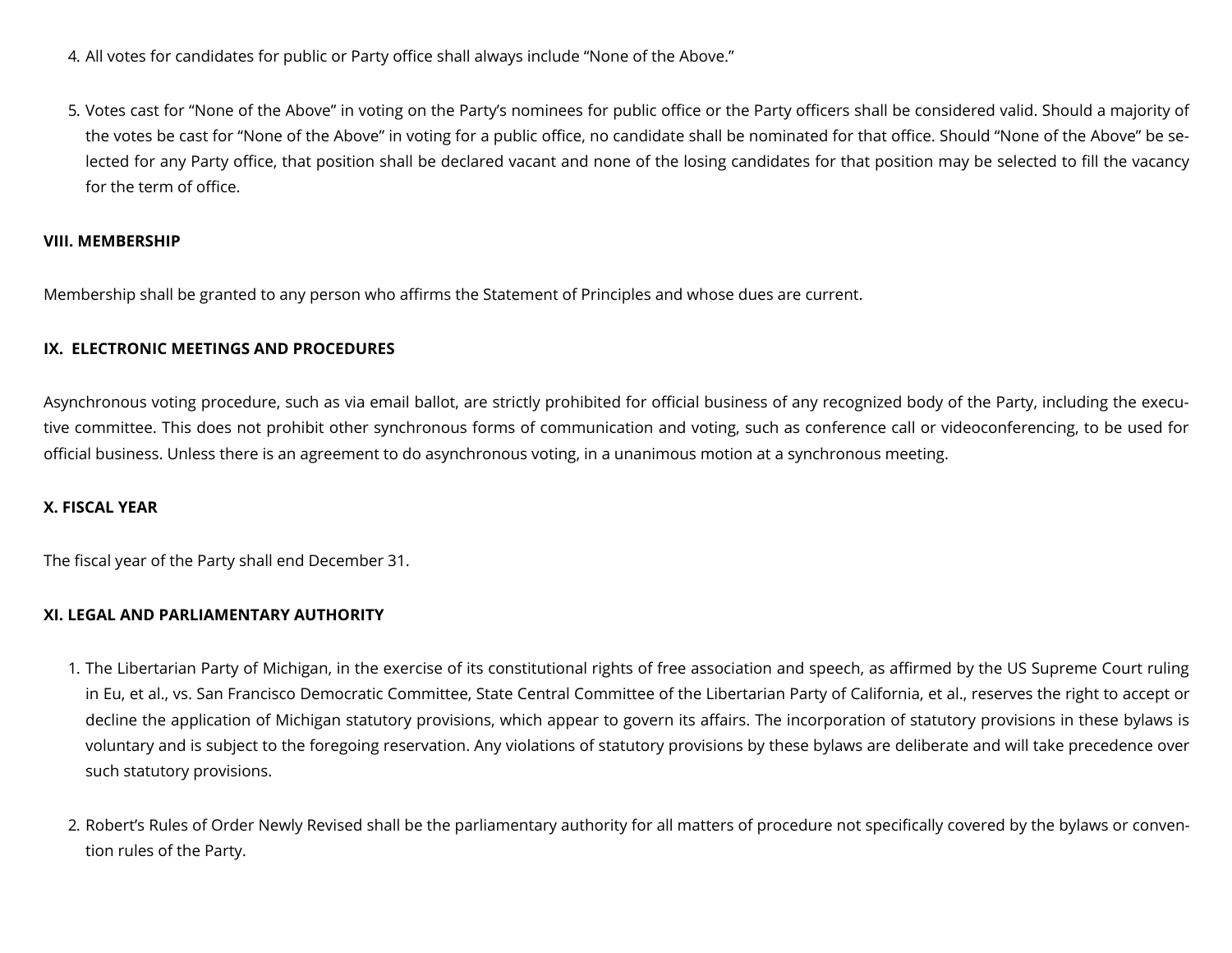## **XII. AMENDMENTS**

These bylaws may be amended by a two thirds vote of the delegates present at a convention occurring in an odd-numbered year only.

#### **XIII. USE OF PARTY RESOURCES**

The Party does not support, condone, or give candidates of other political parties access to mailing lists, contact information, or administrative access to online social media accounts of the Libertarian Party of Michigan for use with their campaign.

#### **XIV. EFFECT**

These bylaws shall take effect immediately upon adoption.

#### **XV. PROVISOS RELATING TO TRANSITION**

The Executive Committee shall allocate delegates to the 2017 Regular State Convention to be selected by each affiliate region in proportion and according to the number of votes cast within the affiliate region for the Party's most recent candidate for secretary of state. An affiliate region may also select a number of alternates no greater than the number of delegates allocated to it.

2015 [Bylaws](http://old.michiganlp.org/?page_id=4179) 2013 [Bylaws](http://old.michiganlp.org/?p=4143) 2011 [Bylaws](http://old.michiganlp.org/?p=2715) 2007 [Bylaws](http://old.michiganlp.org/?p=2717)

Share this:



This entry was posted in [Uncategorized](http://old.michiganlp.org/category/uncategorized/) on October 9, 2017 [\[http://old.michiganlp.org/2017-bylaws-special-convention/\]](http://old.michiganlp.org/2017-bylaws-special-convention/) by Scott [Boman](http://old.michiganlp.org/author/scottbow11/).